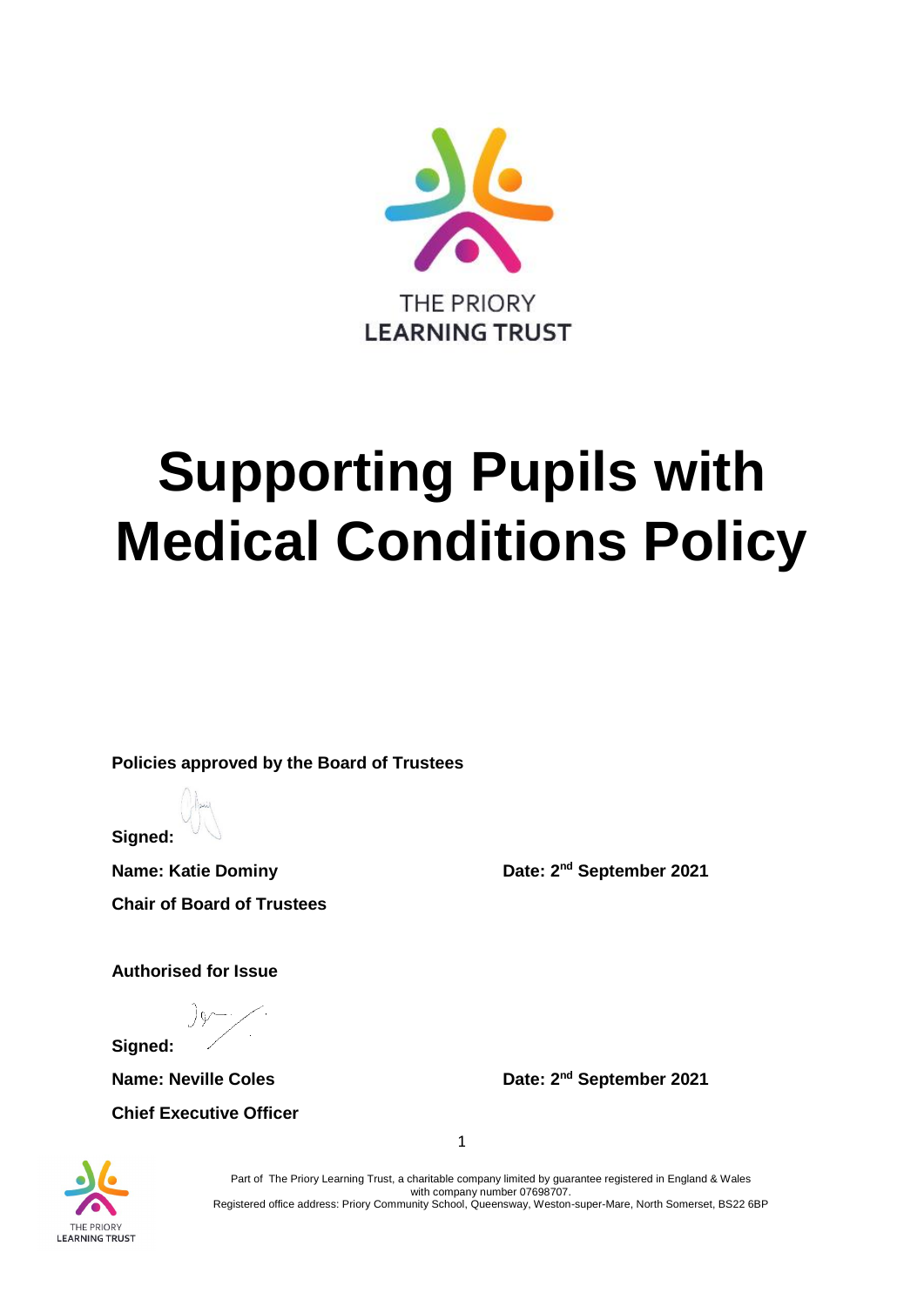## **History of Policy Changes**

| <b>Date</b>       | <b>Version</b> | Change                                         | Origin of<br>Change e.g.<br>TU request,<br>change in<br>legislation | <b>Changed by</b> |
|-------------------|----------------|------------------------------------------------|---------------------------------------------------------------------|-------------------|
| September<br>2017 | 1              |                                                |                                                                     |                   |
| <b>July 2018</b>  | $\overline{2}$ | Policy re-written                              | Review of<br>guidance                                               | Gail Webb         |
| May 2019          | 3              | No changes                                     | Review of<br>guidance                                               | Gail Webb         |
| May 2020          | $\overline{4}$ | Name change in line<br>with current guidelines | Review of<br>guidance                                               | Lisa Smith        |
| May 2021          | 5              | No changes                                     | Review of<br>guidance                                               | Lisa Smith        |

This policy applies to The Priory Learning Trust and its schools.

| Date policy adopted | September 2021 |
|---------------------|----------------|
| Review cycle        | Annual         |
| Review date         | May 2022       |



.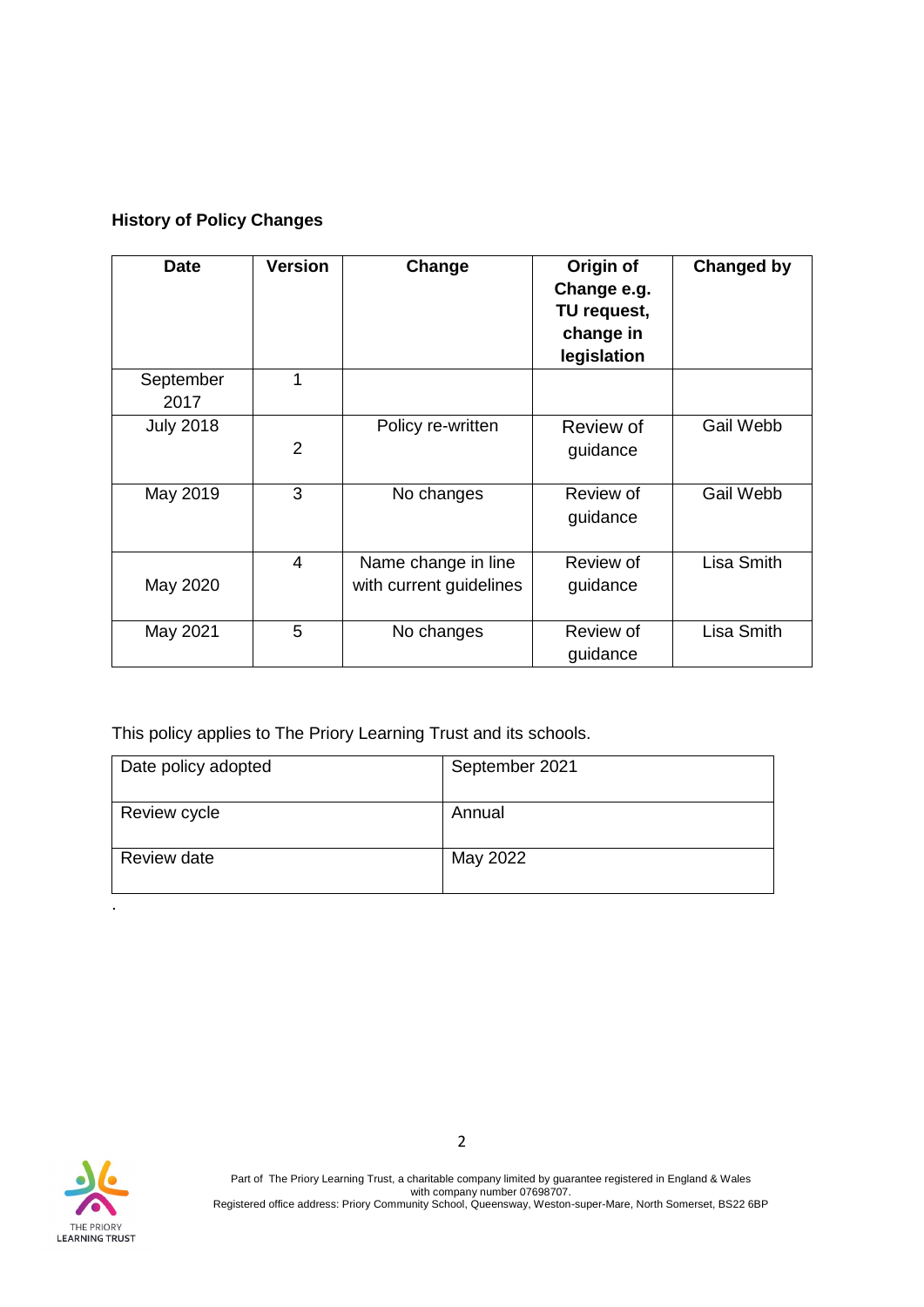#### **Content**

- 1. Definition ………………..4
- 2. Aims ……………………..4
- 3. Entitlement ………….…..5
- 4. Expectations ……………5
- 5. Insurance ……………….5
- 6. Complaints ……………..5
- 7. Review ………………….5

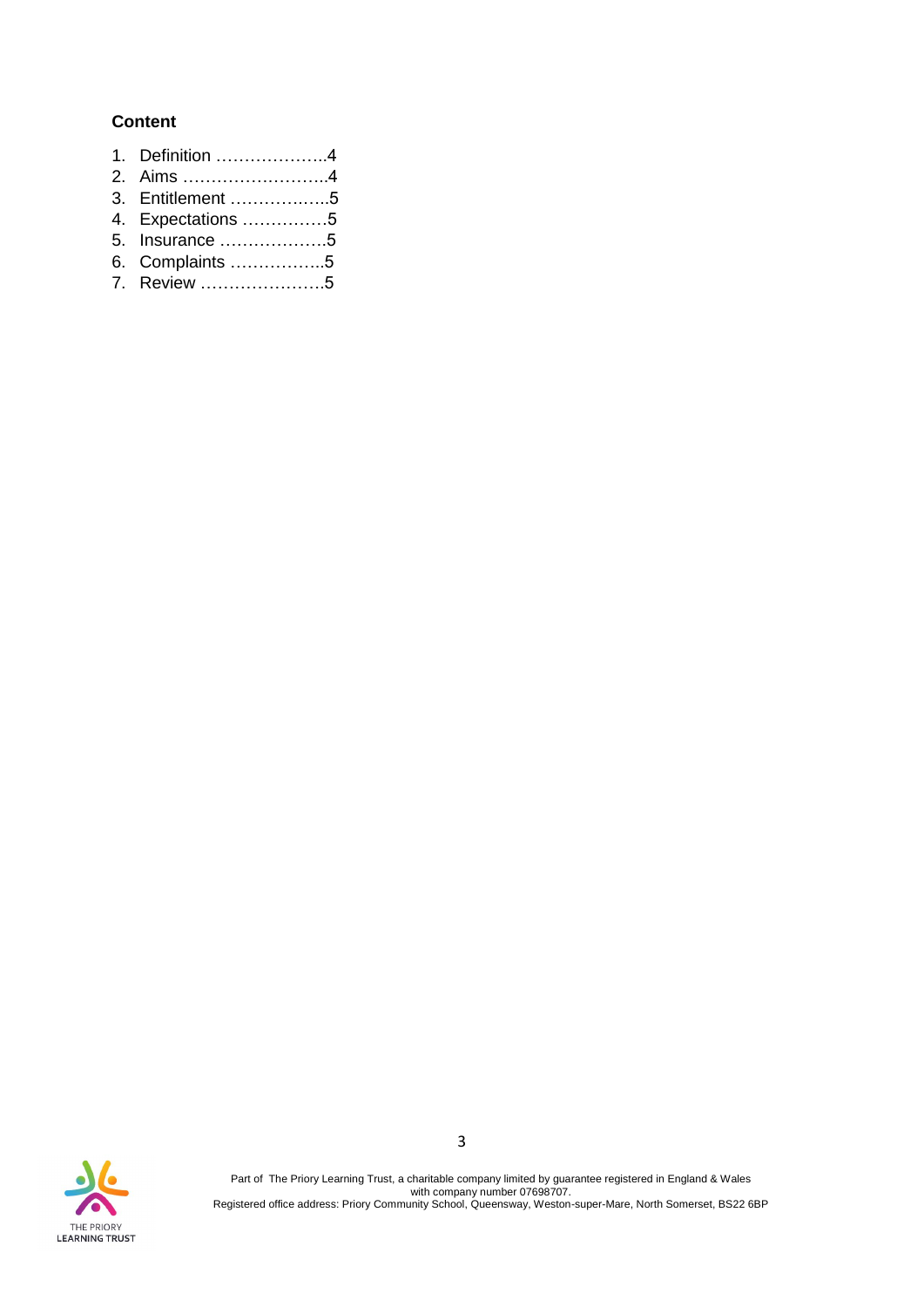## **1. Definition**

Students' medical needs may be broadly summarised as being of two types:

(a) Short-term: affecting their participating in school activities while they are on a course of medication. (b) Long-term: potentially limiting their access to education and requiring extra care and support.

The Priory Learning Trust (TPLT) have a responsibility for the health and safety of students in their care. The Health and Safety at Work Act 1974 makes employers responsible for the health and safety of employees and anyone else on the premises. In the case of students with special medical needs, the responsibility of the employer is to make sure that safety measures cover the needs of all students at the school. This may mean making special arrangements for particular students who may be more at risk than their peers. In this case individual procedures may be required. The employer is responsible for making sure that relevant staff know about and are, if necessary, trained to provide any additional support these students may need.

The Student and Families Act 2014 places a duty on schools to make arrangements for students with medical conditions. Students with special medical needs have the same right of admission to school as other students and cannot be refused admission or excluded from school on medical grounds alone. However, teachers and other school staff in charge of students have a common law duty to act "in loco parentis" and must ensure the safety of all students in their care. To this end, we reserve the right to refuse admittance to a student with an infectious disease, where there may be a risk posed to others or to the health of the student involved. This duty also extends to teachers leading activities taking place off the school site.

The prime responsibility for a student's health lies with the parent who is responsible for the student's medication and must supply the school with all relevant information needed in order for proficient care to be given to the student. The school takes advice and guidance from a range of sources, including the School Nurse, Health professionals and the student's GP, in addition to the information provided by parents in the first instance. This enables us to ensure we assess and manage risk and minimise disruption to the learning of the student and others who may be affected (e.g. friends, class mates).

#### **2. Aims**

To:

- support students with medical conditions, so that they have full access to education, including physical education and education visits
- ensure that school staff involved in the care of students with medical needs are fully informed and adequately trained by a professional in order to administer support or prescribed medication
- comply fully with the Equality Act 2010 for students who may have disabilities or special educational needs
- write, in association with healthcare professionals, Individual Healthcare Plans where necessary
- respond sensitively, discreetly and quickly to situations where a student with a medical condition needs support



Part of The Priory Learning Trust, a charitable company limited by guarantee registered in England & Wales with company number 07698707. Registered office address: Priory Community School, Queensway, Weston-super-Mare, North Somerset, BS22 6BP